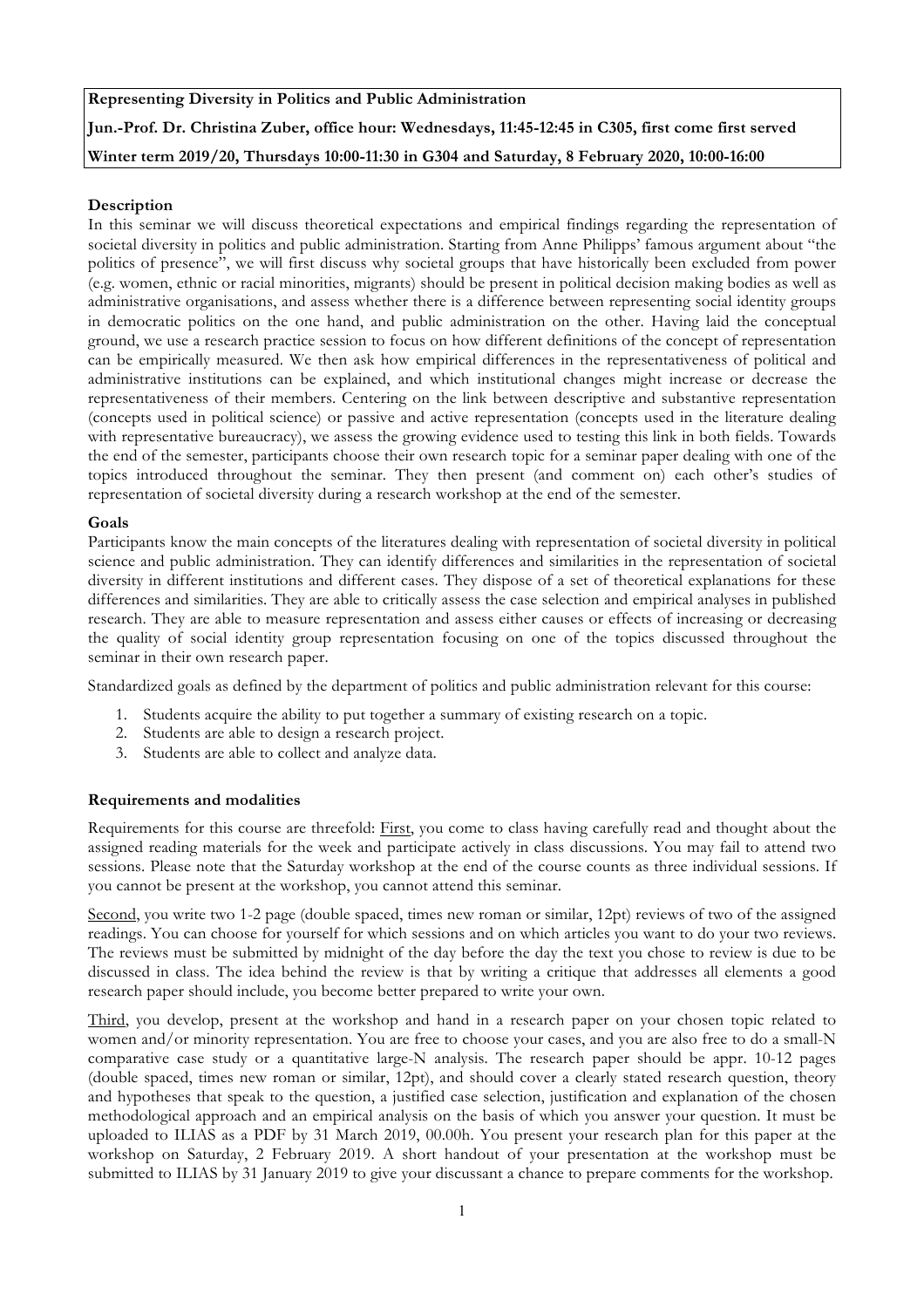Grades will be based on a combination of in-class participation (10%), presentation at the workshop (20%) and the research paper (70%). Submitting the two reviews is a condition for passing the class, but they will not be graded. Late submissions will lower your grade by 0.3 for each day your work is overdue, unless you provide a justified excuse on time. Please note that a student job does not count as a justified excuse.

I will provide you with more detailed guidelines on how to write a review and a research paper in class. I will also provide guidance on narrowing down your topic for the research paper. Please note that I have zero tolerance for plagiarism, which according to the Oxford Dictionary (online edition) is defined as "the practice of taking someone else's work or ideas and passing them off as one's own". Students caught plagiarizing will automatically fail the seminar. For further information see Jones, L.R. (2011): Academic Integrity & Academic Dishonesty: A Handbook About Cheating & Plagiarism: https://repository.lib.fit.edu/handle/11141/2601?show=full.

### **Individual sessions and literature to be prepared for each week ( \*\* = suited for writing a review)**

### **24 October 2019. Introduction**.

We introduce the topic of the seminar and discuss our plan for the whole semester.

#### **31 October 2019. The Concept of Representation**

Pitkin, Hanna. F. (1967). *The concept of representation*. Univ of California Press. Read Introduction (p. 1-13) & Chapter 10 (p. 209-240).

Coleman, Sally. (1997). *The promise of representative bureaucracy.* London/New York: Routledge. Read Introduction (p. 3-12).

Optional: Saward, M. (2010). *The representative claim*. Oxford University Press. Chapter 3 (p. 35-56).

#### **7 November 2018. Why Descriptive Representation? Normative Arguments I**

Phillips, Anne. (1995). *The politics of presence*. Oxford: Clarendon Press. Read chapters 1 & 2.

Optional: Young, Iris M. (1997). Polity and Group Difference: A Critique of the Ideal of Universal Citizenship. In R.E. Goodin & P. Pettit (Eds.), *Contemporary political philosophy: an anthology.* Oxford: Blackwell Publishers Ltd.

### **14 November 2019. Why Minority Representation? Normative Arguments II**

Kymlicka, Will. (1997). Justice and minority rights. In R.E. Goodin & P. Pettit (Eds.), *Contemporary political philosophy: an anthology.* Oxford: Blackwell Publishers Ltd.

# **21 November 2019. NO SEMINAR SESSION (ENTERS WORKSHOP)**

### **28 November 2019. How to Achieve Descriptive Representation**

Norris, Pippa. (2006). The impact of electoral reform on women's representation. *Acta política*, *41*(2), 197-213.

Bird, Karen. (2014). Ethnic quotas and ethnic representation worldwide. *International Political Science Review*, *35*(1), 12-26.

## **5 December 2019. Research Practice Session: Measuring Representation**

Kroeber, Corinna. (2018). How to Measure the Substantive Representation of Traditionally Excluded Groups in Comparative Research: A Literature Review and New Data. *Representation*, Online first.

 $\rightarrow$  We will do a measurement exercise in class

### **12 December 2019. Effects of Electoral Systems**

\*\*Lublin, David, & Wright, M. (2013). Engineering inclusion: Assessing the effects of pro-minority representation policies. *Electoral Studies*, *32*(4), 746-755.

\*\*Tripp, A. M., & Kang, A. (2008). The global impact of quotas: On the fast track to increased female legislative representation. *Comparative Political Studies*, *41*(3), 338-361.